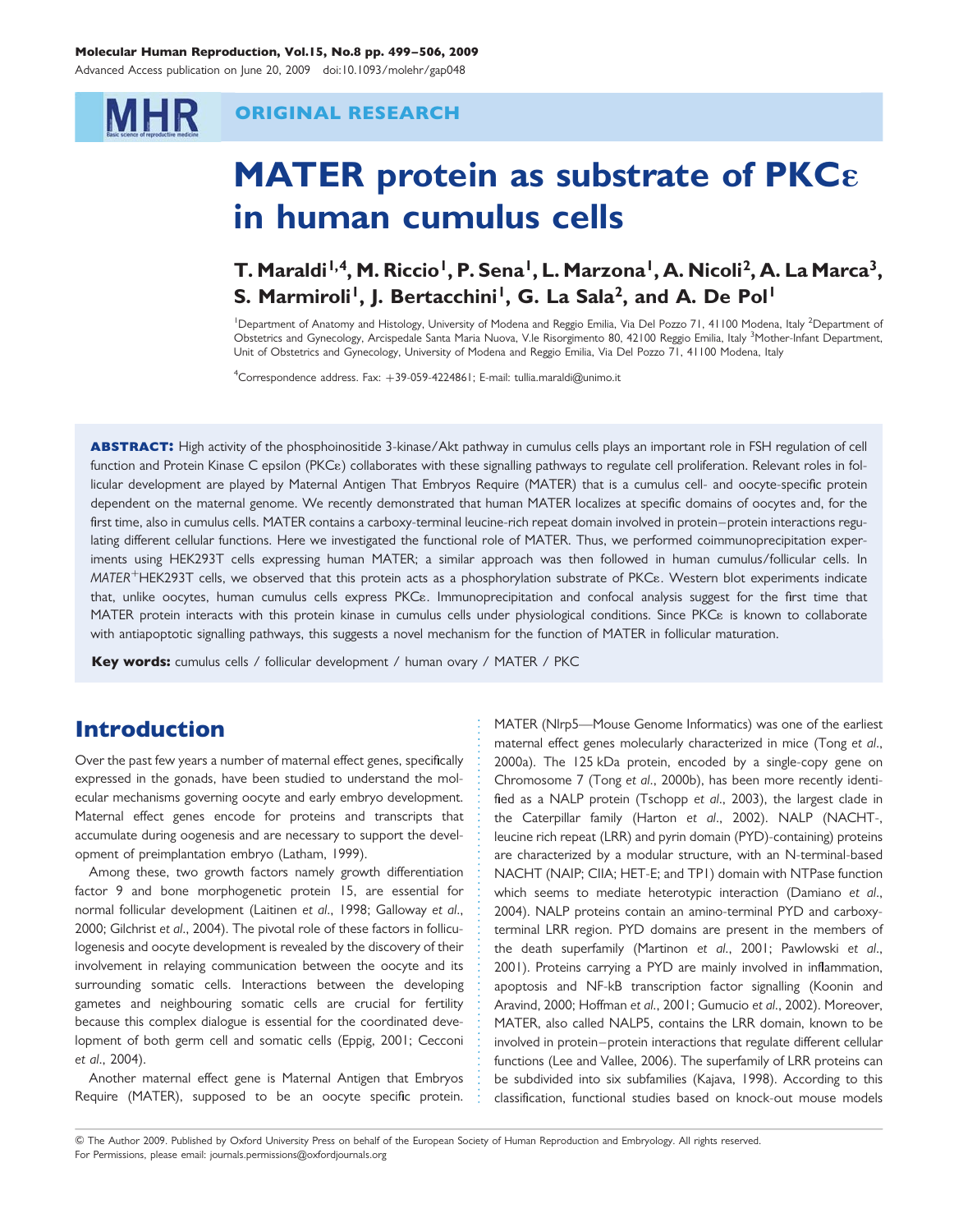demonstrated that Mater-null females are fertilized normally, but the resulting embryos arrested the development at the 2-cell stage (Tong et al., 2000b). Mater-null ovaries had a normal complement of all stages of developing follicles, corpora lutea were also present and the number of ovulated ova was similar to those from normal females (Tong et al., 2004).

Our previous work described that the distribution of mouse MATER is regulated in a manner typical of maternal effect genes: Mater is transcripted only during oogenesis, and the protein is stable until the morula stage and early blastocyst but disappears in late blastocyst (Tong et al., 2004).

Our recent article showed for the first time that during human folliculogenesis the simultaneous detection of MATER in follicular cells and oocytes starts in late primary follicles, when the maturation process is activated, persists for the entire process and also shows high levels after ovulation. MATER is expressed in cumulus oophorus cells, in intimate connection with the oocyte, but not in mural granulosa cells, spatially separated from the oocyte (Sena et al., 2009). Bidirectional signalling between the oocyte and the surrounding somatic cells is crucial for coordinated development of both germ and somatic cell compartments (Eppig et al., 1997, 2001; Hutt and Albertini, 2007).

Li et al. recently identified a subcortical maternal complex (SCMC) that assembles during oocyte growth and is essential for zygotes to progress beyond the first embryonic cell divisions. At least four maternally encoded proteins contribute to this complex: FLOPED, MATER and TLE6 interact with each other, although FILIA binds independently to MATER. The SCMC, located in the subcortex of oocytes, is excluded from regions of cell-cell contact in the cleavage-stage embryo and segregates to the outer cells of the morula and blastocyst. Floped $t^{m/tm}$  and/or Mater $t^{m/tm}$  oocytes lack the SCMC but can be fertilized. However, these embryos do not progress beyond cleavage stage development and female mice are sterile (Li et al., 2008).

The aim of this study was to obtain insights on MATER function during human folliculogenesis. We demonstrated that MATER is a physiological substrate of Protein Kinase C epsilon (PKC<sub>8</sub>) in human cumulus cells. PKC<sub>8</sub>, a member of the novel PKC group, is believed to function as an antiapoptotic protein, so it is possible that  $MATER-PKC\epsilon$  interaction collaborates with other signalling pathways, such as phosphoinositide (PI) 3-K and Akt, to regulate cell survival and cell death. This new step in the characterization of MATER binding proteins suggests a possible mechanism for the involvement of MATER in the promotion of follicular maturation.

# Materials and Methods

## Human cumulus cells and oocytes collection

Isolated oocytes and follicular cells were collected by pick-up technique during clinical in vitro fertilization procedures. These samples were collected by the U.O. Ginecologia e Ostetricia (Arcispedale S. Maria Nuova Reggio Emilia) with informed consent according to Italian law and ethical committee guideline.

## Cell culture and transfections

Human embryonic kidney (HEK) epithelial 293T cells were grown in Dulbecco's Modified Eagle's Medium High Glucose (Sigma-Aldrich, St. Louis, MO, USA) supplemented with 10% Foetal Calf Serum (EuroClone Ltd, Wetherby, Yorkshire, UK).

Transient transfections of 293T cells were performed by the calciumphosphate method (Cenni et al., 2003).

#### **Plasmids**

The human MATER expression vector (pcDNA/His/HuMater-26ORF) was kindly provided by Dr Tong Z.B (NIH) and was constructed by subcloning a BamHI-Apall fragment of human MATER cDNA (encoding human MATER residue 25-1199) into BamHI-Apall sites of pcDNA3.1/HisB vector (Invitrogen, Carlsbad, CA, USA).

The mouse cDNA of PKC $\varepsilon$  with a BgllI site in the 5' and 3' termini was obtained by PCR (sense primer 5'-GGAAGATCTTCCATGGTAGTG TTCAATGGCCTTC-3', antisense primer 5'-GGAAGATCTTCCTCA GGGCTACAGGTCTTCSCC-3') and subcloned into the Bglll site of the pEGFPC1 eukaryotic expression vector, in frame with the green fluorescent protein (GFP)-tag.

#### Preparation of cell extracts

Subconfluent cells were extracted by addition of RIPA buffer (20 mM Tris-Cl, pH 7.0, 1% NP-40, 150 mM NaCl, 10% Glycerol, 10 mM EDTA, 20 mM NaF, 5 mM Sodium Pyrophosphate, 1 mM Na<sub>3</sub>VO<sub>4</sub>, and freshly added Sigma-Aldrich Protease Inhibitor Cocktail) at  $4^{\circ}$ C for 10 min. Lysates were cleared by centrifugation and used for immunoprecipitation experiments, as described below. A total of 50  $\mu$ l of the total lysate was immediately boiled in SDS sample buffer, resolved, and immunoblotted with the indicated antibodies. The following antibodies were used: anti-PKC<sub>8</sub> from Sigma-Aldrich (St. Louis, MO, USA); anti-actin, anti-NALP5 (MATER), anti-Akt, from Santa Cruz Biotechnology (Santa Cruz, CA, USA); anti-pPDK1, anti-Akt phosphoserine 473 (pAkt S473), anti-PKC phosphosubstrate and anti-Akt phosphosubstrate, from Cell Signaling Technology, Inc. (Beverly, MA, USA).

### Immunoprecipitation and electrophoresis

Equal amounts of precleared lysates, whose protein concentration was determined by the Bradford method, were incubated overnight with anti-Nalp5 (Santa Cruz Biotech., Santa Cruz, CA, USA), anti-PKCε (Sigma-Aldrich, St. Louis, MO, USA) (3 mg all). Then the two samples were treated with  $30 \mu l$  of anti-goat IgG-Agarose (Sigma-Aldrich, St. Louis, MO, USA) and 50% (v/v) of protein A/G agarose slurry (Santa Cruz Biotech, Santa Cruz, CA, USA) respectively at  $4^{\circ}$ C with gentle rocking for 1 h. Pellets were washed twice with PBS plus 1% NP-40, twice in TNE (10 mM Tris-Cl, pH 7.5, 100 mM NaCl, 1 mM EDTA), once with 10 mM Tris-Cl, pH 7.4, boiled in Laemmli sample buffer, and centrifuged. Supernatants were loaded onto SDS-polyacrylamide gel, blotted on Immobilon-P membranes (Millipore, Billerica, MA, USA), and processed by western blot with the indicated antibody, detected by Supersignal substrate chemiluminescence detection kit (Pierce, Rockford, IL, USA). Quantification of the signal was obtained by chemiluminescence detection on a Kodak Image Station 440CF and analysis with the Kodak 1D Image software.

### PKC kinase assay and phosphosubstrate analysis

All proteins (MATER expressed in 293T and PKC<sub>8</sub> wild type or PKC<sub>8</sub>/ GFP overexpressed in 293T) were immunoprecipitated as described above. PKC Kinase in vitro Assay were performed adding PKC<sub>8</sub> samples to MATER immunoprecipitated in a buffer comprising 20 mM Tris-Cl, pH 7.5, 25 mM  $MgCl<sub>2</sub>$ , 1 mM DTT, 2 mM  $Na<sub>3</sub>VO<sub>4</sub>$ , 80 mM ATP and carried out for 15 min at 37°C. Pellets were then immediately boiled in SDS sample buffer and immunoblotted with the indicated antibodies.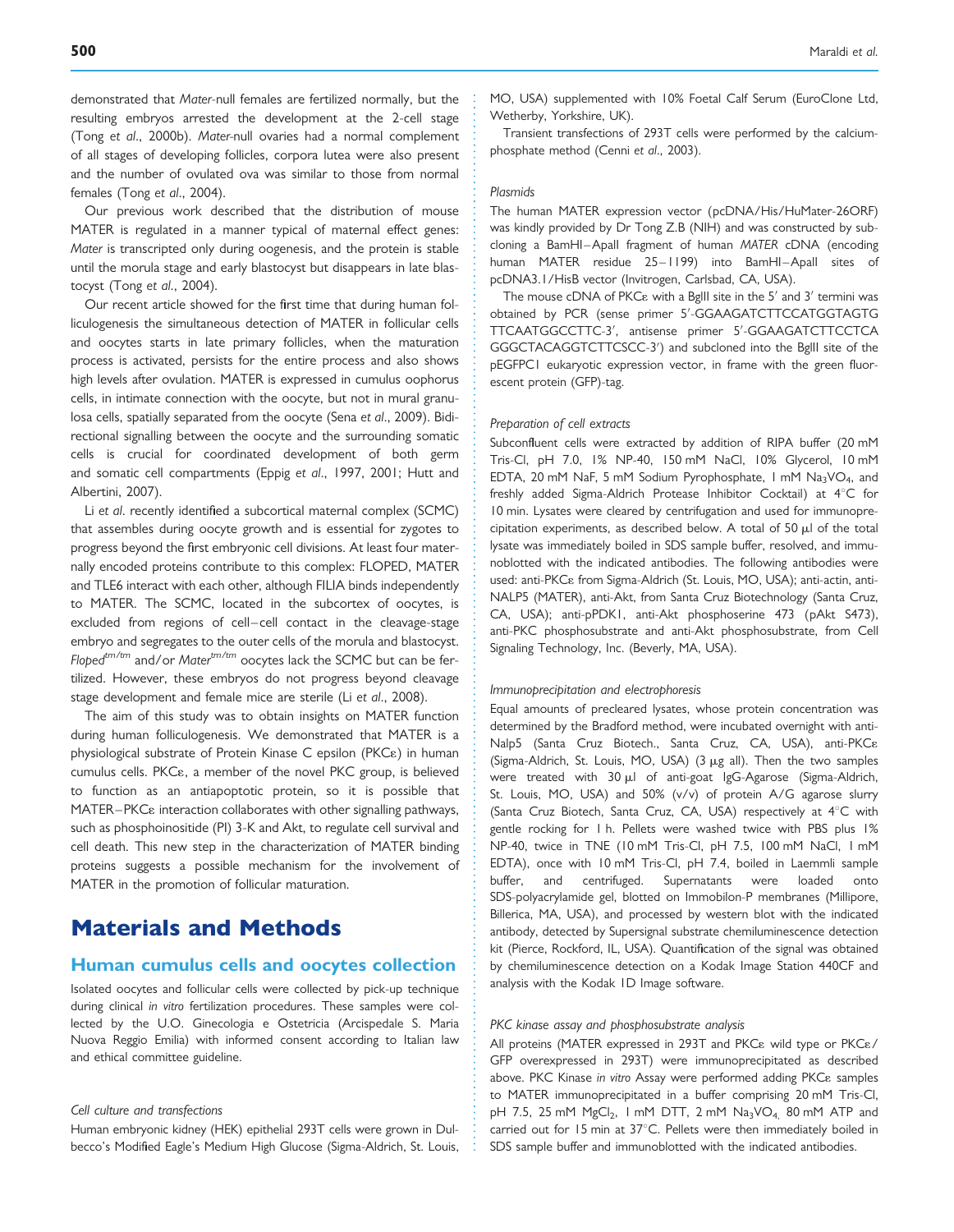MATER bands were localized among the proteins recognized by Phospho-(Ser) PKC substrate antibody (Cell Signaling Technology Inc., Beverly, MA, USA).

## Immunofluorescence confocal microscopy

Isolated oocytes and cumulus cells were fixed in toto in 4% paraformaldehyde in PBS and permeabilized with 1% Triton X-100 in PBS for 10 min.

After a treatment with 3% BSA in PBS for 30 min at room temperature, the oocytes and cumulus cells were incubated with the primary antibodies diluted in PBS containing 3% BSA [goat anti-NALP5 diluted 1:20, rabbit anti-PKC<sub>8</sub> diluted 1:50 and mouse anti-phosphatidylinositol (3,4,5)triphosphate (PIP<sub>3</sub>) (Echelon, Salt Lake City, UT, USA) diluted 1:50 overnight at  $4^{\circ}$ C]. After washing in PBS containing 3% BSA, the samples were incubated 1 h at room temperature with the secondary Abs diluted 1:200 in PBS containing 3% BSA (bovine anti-goat FITC, sheep anti-rabbit Cy3 and Sheep anti-Mouse Cy3). After washing in PBS the samples were then mounted with anti-fading medium (0.21 M DABCO and 90% glycerol in 0.02 M Tris, pH 8.0). Negative controls consisted of samples not incubated with the primary antibody. To confirm antibody specificity a control was performed pre-incubating anti-Nalp5 antibody with an excess of the blocking peptide (20  $\mu$ g of peptide and 2  $\mu$ g of antibody) for 1 h at 37°C. The multi-labelling immunofluorescence experiments were carried out avoiding cross-reactions between primary and secondary antibodies.

The confocal imaging was performed on a Leica TCS SP2 AOBS confocal laser scanning microscope. For FITC and Cy3 double detection, the samples were sequentially excited with the 488 nm lines of the argon laser and the 543 nm line of a HeNe laser. The excitation and the detection of the samples were carried out in sequential mode to avoid overlapping of the two signals. Optical sections were obtained at increments of  $0.3 \mu$ m in the z-axis and were digitized with a scanning mode format of  $512 \times 512$  pixels and 256 gray levels. The confocal serial sections were processed with the Leica LCS software to obtain three-dimensional projections. The image rendering was performed by adobe Photoshop software. Co-localization was evaluated on medial optical sections using Leica LCS software. Briefly, the two-dimensional scatter plot diagram of each image was analyzed to evaluate the spatial co-localization of the fluorochromes. For each scatter plot diagram, areas with the strongest co-localizing green and red fluorescence, i.e. pixels with intensity values greater than 150 gray levels (on a scale from 0 to 255) for both detectors, were selected to calculate the co-localization maps and create a binary image (Riccio et al., 2004).

## **Results**

## **PKCE** interacts with MATER in MATER<sup>+</sup>-HEK293T

Scansite is a web-accessible programme that predicts interactions between proteins using experimental binding data from peptide library and phage display experiments (Obenauer and Yaffe, 2004). Scansite predicts PKC<sub>8</sub> as a binding partner of human MATER protein. This prompted us to investigate whether MATER and PKC& interact in vitro and in vivo.

In order to obtain a large expression of MATER for coimmunoprecipitation assay, MATER was transiently expressed in HEK293T cells, as reported in Materials and Methods section. Figure 1A shows that the exogenous MATER was localized by anti-NALP5 antibody at the same molecular weight of MATER expressed in oocytes and cumulus cells. In fact the MATER expression vector encodes human MATER residue 25– 1199, therefore the almost full length protein.



Figure I Expression of MATER in transfected HEK293T.

(A) Expression vector containing full-length MATER was transfected into 293T cells. Immunoblot of MATER<sup>+</sup>HEK293T lysates after transfection different times (0 –24 – 48 – 72 h), oocytes (OO) or cumulus cells (CC). Proteins were separated by SDS-PAGE and transferred to nitrocellulose. Blots were probed with antibody to MATER and visualized by chemiluminescence. Molecular masses (kDa) are indicated at the right. (B) Transfection efficiency test by immunofluorescence analysis of MATER<sup>+</sup>HEK293T. Cells were fixed, permeabilized and stained with anti-MATER. Scale bar:  $10 \mu m$ .

The optimal transfection time is 24 h, therefore all the experiments below will be carried out in this condition.

Immunofluorescence analysis shows the high efficiency of MATER transfection that localizes mostly in the cytoplasm of 293T cells (Fig. 1B).

To determine if the two proteins physically interact, lysates from 293T cells expressing MATER were immunoprecipitated with anti-NALP5. The immunoprecipitated proteins were separated by SDS-PAGE and analyzed by immunoblot using antibodies specific to PKC<sub>8</sub> (Fig. 2A). PKC<sub>8</sub> was detected as a 90 kDa protein in whole lysate of 293T expressing MATER or MATER/PKC& (Fig. 2A, lines 5–6) and was immunoprecipitated by anti-MATER antibody from 293T expressing MATER or MATER/PKC $\epsilon$  (Fig. 2A, lines 2–3). The overexpression of PKC $\epsilon$  in MATER<sup>+</sup>HEK-293T cells improves the amount of MATER-PKC<sub>8</sub> complex (Fig. 2A, line 3). PKC<sub>8</sub> was not immunoprecipitated from 293T wild type (Fig. 2A, line 1). Moreover, reciprocal experiments using monospecific antibody to PKC<sub>8</sub> to immunoprecipitate MATER in whole cell lysates from 293T expressing MATER or MATER/PKC<sub>8</sub> were successful (Fig. 2B). MATER is clearly detectable in anti-PKC $\varepsilon$  immunoprecipitates (Fig. 2B, lines 2–3). The presence of endogenous PKC<sub>8</sub> in the IP with anti-MATER and vice versa suggested that the two proteins interact in vivo.

For confocal analysis 293T transiently expressing MATER were permeabilized and stained over-night with specific antibody to PKC<sub>8</sub> and to MATER. Each antibody was raised in a different species and did not cross-react with the other target protein. Merging of FITC and Cy3 signals from  $MATER$ <sup>+</sup>HEK-293T cells double labelled with anti-MATER and anti-PKC<sub>8</sub> Abs, demonstrated the localization of both proteins in the cytoplasm of 293T cells. Colocalization binary map shows the pixels of the image in which both green and red signals are present,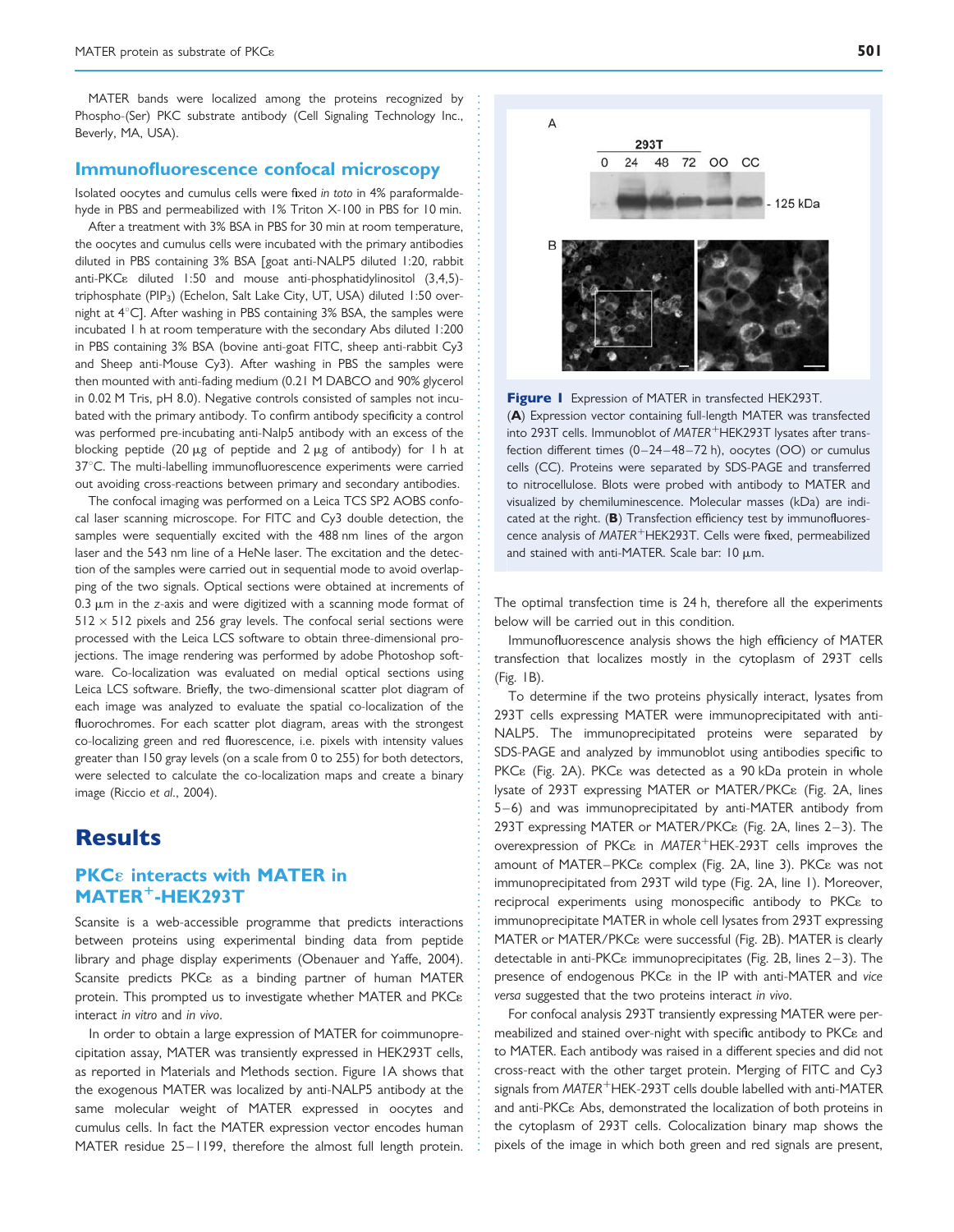

Figure 2 PKC<sub>8</sub> interacts with MATER in transfected HEK293T.  $(A)$  Immunoprecipitation of PKC $\varepsilon$  with antibodies to MATER. 293T wild type,  $MATER^{+}$  and  $MATER^{+}/PKCe^{+}$  were lysed (0.5% Triton X100 in PBS) and either analysed directly (lines 4,5,6) or immunoprecipitated with anti-MATER (lines 1,2,3). Proteins were resolved by SDS-PAGE, transferred to nitrocellulose, incubated with anti-PKC& and visualized with chemiluminescence.  $WB =$  western blot. (B) Immunoprecipitation of MATER with antibodies to PKC<sub>8</sub>. The samples of Fig.2A were lysed (0.5% Triton X100 in PBS) and either analysed directly (lines 4,5,6) or immunoprecipitated with anti-PKC<sub>8</sub> (lines 1,2,3). Proteins were resolved by SDS-PAGE, transferred to nitrocellulose, incubated with anti-MATER and visualized with chemiluminescence. Molecular masses (kDa) are indicated at the right of both A and B. The data shown are representative of three independent experiments. (C) Co-localization of MATER and  $PKC\epsilon$  by confocal microscopy. MATER<sup>+</sup>HEK293T cells were stained with anti-MATER (green) and anti-PKC<sub>8</sub> (red). Co-localization binary map (black & white) of PKC<sub>8</sub> and MATER signals was determined. Scale bar:  $10 \mu m$ .

thus indicating around the 40% of the signal from MATER colocalize with the signal from endogenous PKC<sub>8</sub> (Fig. 2C).

## MATER is phosphorylated by PKC $\epsilon$  in vitro

Scansite programme indicates the Serine 331 as MATER's site of interaction (phosphorylation site) with this basophilic serine/threonine kinase, PKC<sub>8</sub>. Furthermore, immunoblot experiments by Ab directed



Figure 3 PKC<sub>8</sub> phosphorylates MATER in transfected HEK293T. (A) 293T cells wild type (C) or expressing MATER (M) or MATER/  $PKC\epsilon$   $(M+P)$  were lysed, separated by SDS-PAGE, transferred to nitrocellulose and probed with anti-PKC phosphosubstrate. The result is representative of three independent experiments. (B) MATER expressed in 293T cells was immunoprecipitated with an anti-MATER antibody, then phosphorylated in vitro in the presence  $(M+P)$  or not  $(M)$  of PKC $\varepsilon$ -IP and ATP. Pellets were resolved on SDS-polyacrylamide gel and stained with anti-MATER  $(\alpha$ -MATER lines 1,2) and anti-PKC phosphosubstrate ( $\alpha$ -PsubPKC lines 3,4). The data shown are representative of three independent experiments.

against the substrates phosphorylated by PKC (Phospho-(Ser) PKC substrate antibody) show a 125 kDa band corresponding to MATER protein (Fig. 3A). This data suggests that MATER could be a phosphosubstrate of PKC<sub>8</sub>, as was then confirmed by in vitro phosphorylation experiments below.

In vitro phosphorylation assay was performed as reported in Materials and Methods section. In particular, MATER-IP, obtained from 293T cells transiently transfected only with MATER, was treated for 15 min with the phosphorylation buffer in presence  $(M+P)$  or not  $(M)$  of PKC $\varepsilon$ -IP. Samples were run on SDS-polyacrylamide gel and stained with anti-MATER and anti-Phospho-(Ser) PKC substrate antibody.

Figure 3B shows that MATER is clearly detectable in both the IP samples and that, after anti-Phospho-(Ser) PKC Substrate incubation, a weak phosphorylation of MATER is detected in the M sample, most probably due to endogenous PKC<sub>8</sub> which, as shown above, co-immunoprecipitates with MATER. In addition, the band corresponding to 125 kDa becomes more intense in the sample  $(M+P)$ in which MATER IP have been exposed to phosphorylation buffer with PKCε IP (Fig. 3B line 4).

## Effect of MATER expression on phosphorylation pathways in HEK293T cells

Further experiments on HEK-293T cells expressing MATER show that the presence of MATER protein induces an increase of PKC<sub>8</sub> amount, confirming the cross-talk between the expression of these two proteins (Fig. 4A left panel).

PKC has served as the archetypal lipid-regulated kinase, providing a prototype for lipid-controlled kinase activation that is followed by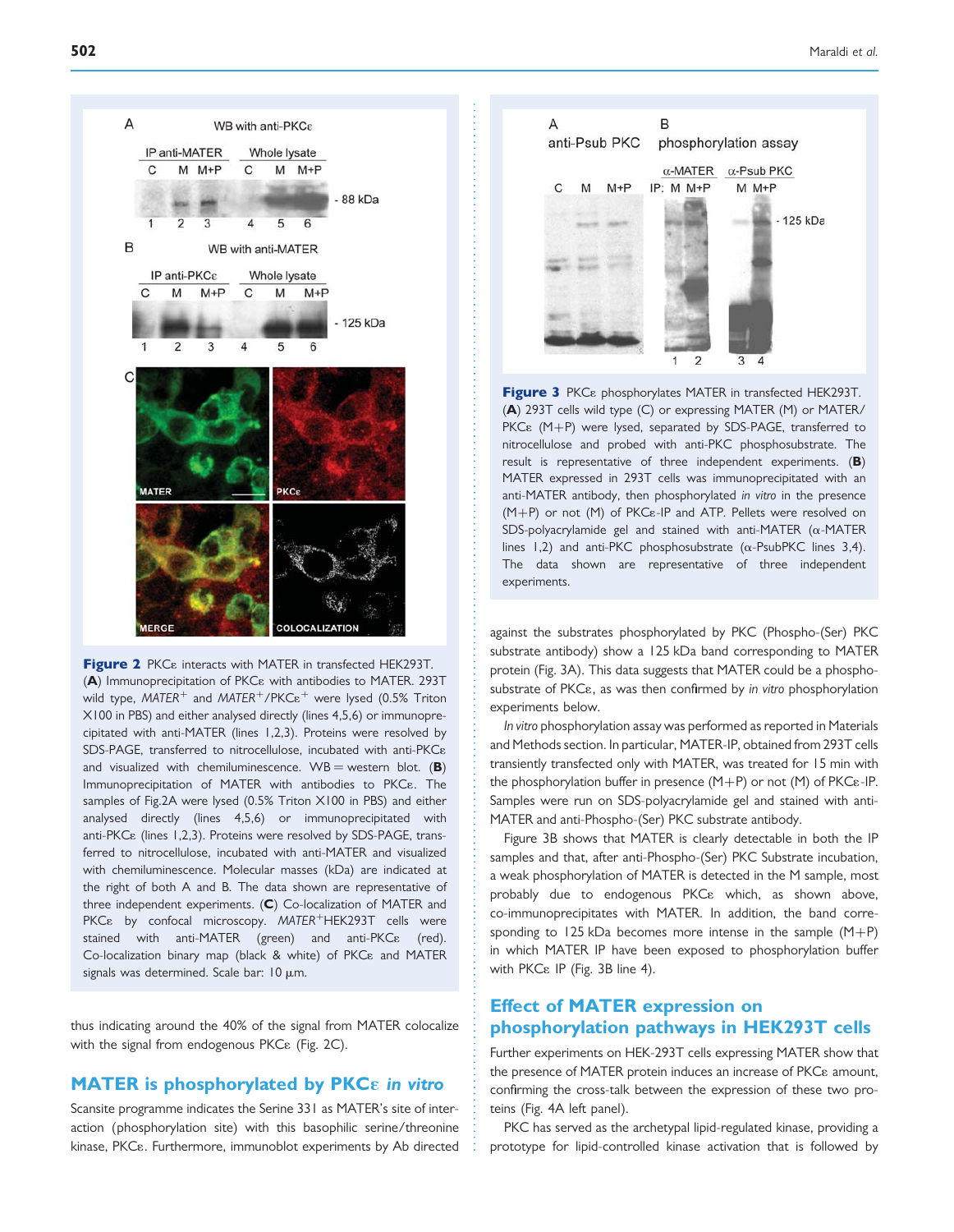

Figure 4 Effect of MATER expression on phosphorylation pathways in transfected HEK293T cells.

(A) Western blot analysis of whole lysates of 293T wild type or expressing MATER. Proteins were resolved by SDS-PAGE, transferred to nitrocellulose, incubated with the indicated antibodies and visualized with chemiluminescence. The data shown are representative of at least three independent experiments. (B) Co-localization of MATER and PIP<sub>3</sub> by confocal microscopy. MATER<sup>+</sup> HEK293T cells were stained with anti-MATER (green) and anti-PIP<sub>3</sub> (red). Binary map (black & white) of co-localized PIP<sub>3</sub> and MATER signals was determined. Scale bar:  $10 \mu m$ .

kinases throughout the kinome, including its close cousin, Akt (protein kinase B). PKC and Akt transduce signals propagated by the two major lipid second messenger pathways in cells, those of diacylglycerol signalling and phosphatidylinositol-3,4,5-trisphosphate  $(PIP_3)$  signalling, respectively.

In fact,  $PIP_3$  is another interesting lipid signalling messenger suggested to interact with MATER with high stringency by Scansite programme. PIP3-binding Pleckstrin homology (PH) domain could associate with MATER. Colocalization immunofluorescence experiments shown in Fig. 4B suggest that association indeed occurs.

MATER expression could also modulate Akt pathways. Notably, members of the Akt family of kinases contain a PH domain that selectively recognizes  $PIP_3$ , thus serving as one of the major mechanisms to transduce signals that activate PI3 kinase. In fact, a phosphorylation increase of Akt and PDK1, the upstream kinase for Akt containing a PH domain, occurs in MATER<sup>+</sup>HEK-293T cells (Fig. 4A left panel).



Figure 5 PKC<sub>8</sub> interacts with MATER in cumulus cells.  $(A)$  PKC $\varepsilon$  expression in oocytes and cumulus cells. Western blot analysis of whole lysates of human oocytes and cumulus cells were resolved by SDS-PAGE, transferred to nitrocellulose, incubated with anti-PKC& and visualized with chemiluminescence. The data shown are representative of three independent experiments. (B) Double labelling of human cumulus cells with anti-MATER (green) and anti-PKC<sub>8</sub> (red). Co-localization binary map (black & white) of MATER and PKCε signals was determined. Scale bar:  $10 \mu m$ . (C) Cumulus cells were lysed (0.5% Triton X100 in PBS) and either analyzed directly (lines 2,4 WL) or immunoprecipitated with anti-MATER (line  $1$  IP<sub>MATER</sub>) or anti-PKC $\epsilon$  (line 3 IP<sub>PKC $\epsilon$ </sub>). Proteins were resolved by SDS-PAGE, transferred to nitrocellulose, incubated with anti-PKC<sub>8</sub> (lines 1,2) anti-MATER (lines 3,4) and visualized with chemiluminescence. Molecular masses (kDa) are indicated at the right of both A and C. The data shown are representative of three independent experiments.

Indeed, whole lysates of cells expressing MATER present higher intensity level of Akt phospho-substrates than control cells (Fig. 4A right panel).

## $PKCE-MATER$  interaction in human cumulus cells

To determine if the two proteins can interact in cells physiologically expressing MATER, at first we performed immunoblot analysis of lysates obtained from human oocytes and cumulus cells, in order to check the expression of PKC isoforms. As reported in the literature, some of the conventional PKC isoforms are present in both the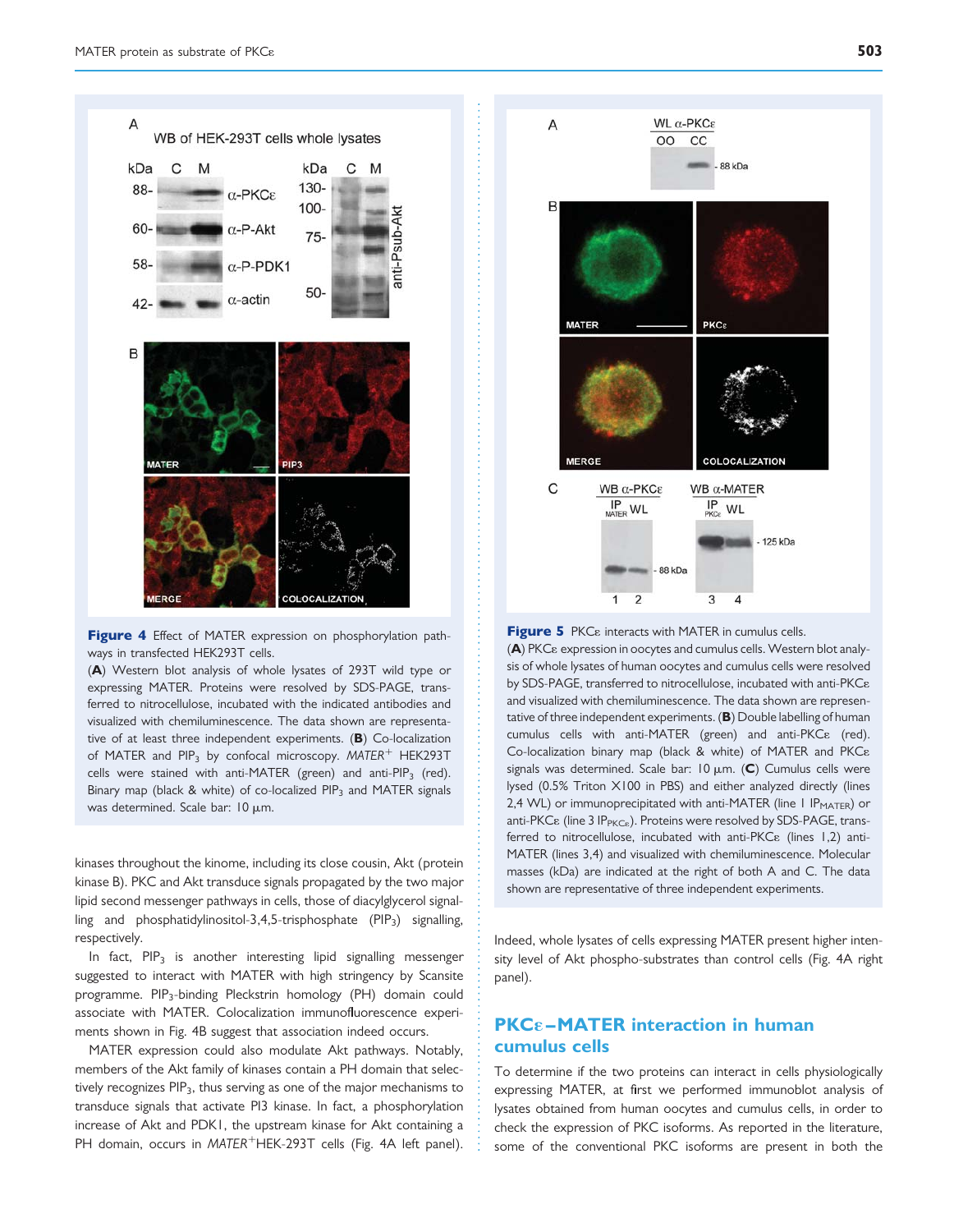cells types (data not shown), but the band corresponding to PKCE, member of the novel PKC family, is clearly visible only in the cumulus sample, although in human oocyte line is not detectable (Fig. 5A).

On the basis of this result and of data recently published by our group demonstrating the MATER is also expressed in cumulus cells (Sena et al., 2009), we investigated the possible interaction between MATER and PKC<sub>8</sub> only in human isolated cumulus cells.

Cumulus cells collected by pick-up technique during clinical in vitro fertilization procedures, were isolated, permeabilized and stained with specific antibodies to PKC<sub>8</sub> and to MATER. Confocal analysis demonstrated the co-localization of the two proteins in the cytoplasm of this follicular cell population (Fig. 5B).

To determine if the two proteins physically interact, immunoprecipitation assay was performed as described above. The specific antibodies to MATER and PKC<sub>8</sub> were used to immunoprecipitate whole cell lysates from cumulus cells. The immunoprecipitated material was separated by SDS-PAGE and analysed by immunoblot (Fig. 5C). A band recognized by PKC<sub>8</sub> antibody is visible in cumulus cells lysate and in anti-MATER IP (Fig. 5C, lines 1–2). MATER was detected as a 125 kDa protein in cumulus lysate (Fig. 5C, line 4) and was immunoprecipitated by anti-PKC<sub>8</sub> antibody (Fig. 5C, line 3).

All the data together confirm the suggestion that the interaction, observed in HEK293T cells expressing MATER, occurs similarly in cumulus cells under physiological conditions.

# **Discussion**

Mammalian oocytes mature in a stepwise manner through ovarian folliculogenesis, ultimately reaching competence to complete oocyte maturation at the final stage of Graafian follicle development. The fullygrown oocyte is tightly surrounded by compact layers of specialized granulosa cells (cumulus cells) to form a cumulus –oocyte complex (COC). Cellular events that immediately occur in COCs in the ovulatory phase are strictly regulated by pituitary hormones, steroids, growth factors and so on (Kimura et al., 2007). Knowledge of the efficient mechanisms and the downstream cascades of the key molecules controlling follicular maturation may gradually lead to improvement of the present oocyte/embryo culture systems and gamete biotechnology.

There is now increasingly ample molecular evidence that maternal effect genes are crucial in preimplantation (Christians et al., 2000; Gurtu et al., 2002; Wu et al., 2003; Payer et al., 2003; Burns et al., 2003; Bortvin et al., 2004; Ma et al., 2006; Bultman et al., 2006; Nakamura et al., 2007) and post-implantation (Bourc'his et al., 2001; Howell et al., 2001; Leader et al., 2002; Ye et al., 2005) development.

The human MATER gene has been well characterized and the protein is clearly detectable in oocytes (Tong et al., 2002) and in cumulus cells (Sena et al., 2009) but the physiological role during human folliculogenesis has yet to be characterized. The 1111 amino acid cytoplasmic protein contains a NACHT (NTPase) domain (Koonin and Aravind, 2000) and two repeat motifs near its termini. A five tandem hydrophilic repeat (18 amino acids) at the amino terminus of MATER has homology with dentin matrix protein 1 (George et al., 1993), and a 14 tandem LRR (28-29 amino acids) near the carboxyl terminus (Tong et al., 2000b) is a motif implicated in proteinprotein interactions (Kobe and Kajava, 2001).

Therefore, we set out to investigate the role of MATER protein in human follicle. The localization and the interaction of MATER was analysed by indirect immunofluorescence, immunoblot and coimmunoprecipitation experiments in both  $MATER^+HEK293T$  and isolated oocytes and cumulus cells after ovarian stimulation for in vitro fertilization.

Here we show that in vitro MATER expression leads to phosphorylation pathways activation. In particular, we observed that MATER interacts with phosphatidylinositol-3,4,5-trisphosphate  $(PIP_3)$  and Akt signalling is stimulated in  $MATER<sup>+</sup>HEK293T$ .

Protein kinases transduce signals emanating from the plasma membrane, thus lipid second-messenger regulated kinases contain one or more membrane-targeting modules whose membrane engagement results in protein kinase activation. As reported in review by Newton, notably members of the Akt family of kinases contain a PH domain that selectively recognizes PIP<sub>3</sub>, thus serving as one of the major mechanisms to transduce signals that activate PI3 kinase. PDK1, the upstream kinase for most of the AGC kinases (protein kinase A/protein kinase G/PKC) also has a PH domain; although it binds phosphoinositides with high affinity, this kinase is constitutively active in cells, with substrate conformation controlling down-stream signalling (Newton, 2009). Figure 5 shows that when MATER is expressed PIP<sub>3</sub> co-localizes with MATER and an increase in PDK1 and Akt phosphorylation occurs, suggesting that MATER, that is expressed specifically in oocytes and cumulus cells (Sena et al., 2009), could be involved in coordinating PI3-K/Akt pathway activation.

These effects can be explained by recent studies implying that the PI3-K/Akt pathway and the mitogen activated protein kinase (MAPK) pathway contribute to the progress of follicle stimulating hormone (FSH)-induced meiosis in mice (Kimura et al., 2007). Thus, high activity of the PI3-kinase/Akt pathway in cumulus cells plays an important role in FSH regulation of cell function. It is estimated that PI3-kinase in cumulus cells is required for both the suppression of spontaneous meiotic resumption and the induction of gonadotrophinstimulated meiotic resumption (Shimada et al., 2003).

Furthermore, here we have demonstrated for the first time that MATER can be also a phosphorylation substrate of the isoform  $\varepsilon$  of PKC, indicating that MATER can play an active role in signal transduction from the plasma membrane to the cytoplasm. This interaction occurs both in  $MATER^+HEK293T$  cells and in cumulus cells. In contrast PKC<sub>8</sub> is not expressed in human oocytes.

PKC, a family of serine/threonine kinases, plays an important role in the growth factor signal transduction pathway. PKC<sub>8</sub>, a member of the novel PKC group, is believed to function as an antiapoptotic protein. PKC<sub>8</sub> collaborates with other signalling pathways, such as Ras/Raf/ ERK and Akt, to regulate cell survival and cell death. Conventional and novel PKC isozymes, lipid second messenger-sensing Ser/Thr protein kinases, contain diacylglycerol-binding C1 domains and transduce signals that trigger diacylglycerol production. Moreover, the PH domain of Akt binds agonist-produced PIP<sub>3</sub>, an event that exposes the activation loop for phosphorylation by PDK1, the same upstream kinase that modifies PKC; this phosphorylation is rapidly followed by phosphorylation of the hydrophobic motif. Once fully-phosphorylated, Akt is locked in an active conformation and diffuses throughout the cell phosphorylating down-stream substrates (see review by Newton, 2009). There is considerable evidence for PKC<sub>8</sub>-mediated increase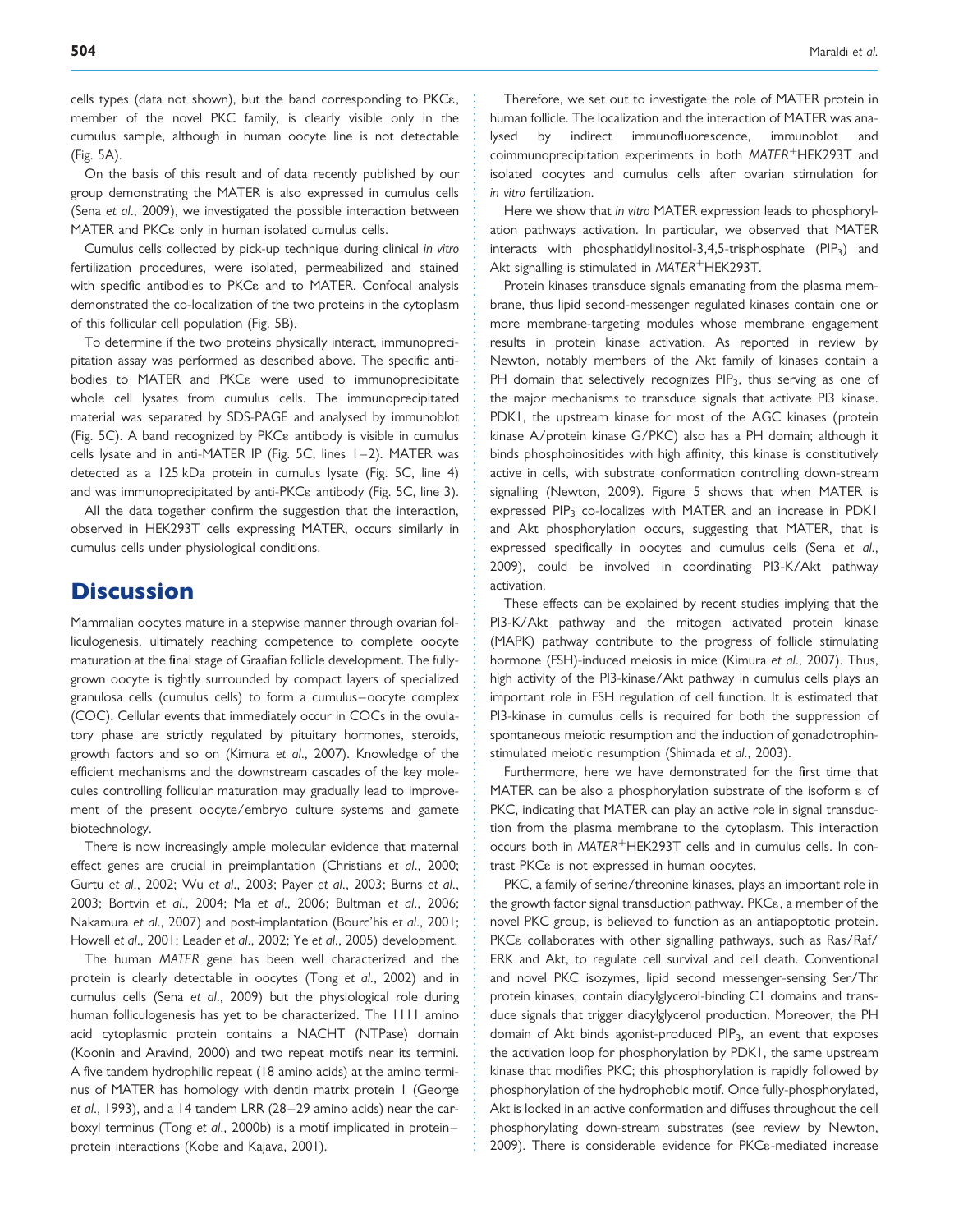in Akt phosphorylation and activity (Basu and Sivaprasad, 2007). Increased Akt activity may be required to mediate the antiapoptotic effects of PKC<sub>8</sub>. Interestingly, signalling via both proteins was required for efficient MAPK activation, suggesting that the  $PKC\epsilon$ –Akt complex can cross-talk with a third pathway to mediate its antiapoptotic effects. PKC<sub>8</sub> may also enhance Akt activity indirectly (Newton, 2009). The indirect regulation of Akt by PKC<sub>8</sub> can involve integrins or secretion of growth factors that can elicit signalling through the pro-survival PI3-K pathway (Basu and Sivaprasad, 2007). Notably, the rate of proliferation of cumulus cells has been suggested to correlate with implantation potential in human assisted reproduction (Gregory, 1998). Therefore a proper MATER expression during follicular maturation could be crucial for pro-survival signal transduction, such as PI3-K/ Akt/PKC<sub>ε</sub> pathways.

# Acknowledgements

The authors thanks to Dr L.M. Nelson and Dr Z.B. Tong for the gift of the human MATER expression vector.

# Funding

This work was supported by grants from Fondazione Cassa di Risparmio di Modena, Fondazione Manodori and Regione Emilia Romagna, programma di ricerca Università. For this study was utilized the confocal microscope Leica TCS SP2 of the C.I.G.S. (Centro Interdipartimentale Grandi Strumenti) of University of Modena and Reggio Emilia, financed from Fondazione Cassa di Risparmio di Modena.

# References

- Basu A, Sivaprasad U. Protein kinase Cepsilon makes the life and death decision. Cell Signal 2007;19:1633-1642.
- Bortvin A, Goodheart M, Liao M, Page DC. Dppa3/Pgc7/stella is a maternal factor and is not required for germ cell specification in mice.  $BMC$  Dev Biol 2004 $\cdot$ 4 $\cdot$ 2.
- Bourc'his D, Xu GL, Lin CS, Bollman B, Bestor TH. Dnmt3L and the establishment of maternal genomic imprints. Science 2001; 294:2536– 2539.
- Bultman SJ, Gebuhr TC, Pan H, Svoboda P, Schultz RM, Magnuson T. Maternal BRG1 regulates zygotic genome activation in the mouse. Genes Dev 2006;20:1744-1754.
- Burns KH, Viveiros MM, Ren Y, Wang P, DeMayo FJ, Frail DE, Eppig JJ, Matzuk MM. Roles of NPM2 in chromatin and nucleolar organization in oocytes and embryos. Science 2003;300:633 – 636.
- Cecconi S, Ciccarelli C, Barberi M, Scaldaferri L, Canipari R. Granulosa cell-oocyte interaction. Obstet Gynecol 2004; I I 5S:S19-S22.
- Cenni V, Sirri A, Riccio M, Lattanzi G, Santi S, De Pol A, Maraldi NM, Marmiroli S. Targeting of the Akt/PKB kinase to the actin skeleton. Cell Mol Life Sci 2003;60:2710– 2720.
- Christians E, Davis AA, Thomas SD, Benjamin IJ. Maternal effect of hsf1 on reproductive success. Nature 2000;407:693 – 694.
- Damiano JS, Oliveira V, Welsh K, Reed JC. Heterotypic interactions among NACHT domains: implications for regulation of innate immune responses. Biochem J 2004;381:213 – 219.
- Eppig JJ. Oocyte control of ovarian follicular development and function in mammals. Reproduction 2001;122:829-838.
- Eppig JJ, Chesnel F, Hirao Y, O'Brien MJ, Pendola FL, Watanabe S, Wigglesworth K. Oocyte control of granulosa cell development: how and why. Hum Reprod 1997; 12:127-132.
- Galloway SM, McNatty KP, Cambridge LM, Laitinen MP, Juengel JL, Jokiranta TS, McLaren RJ, Luiro K, Dodds KG, Montgomery GW et al. Mutations in an oocyte-derived growth factor gene (BMP 15) cause increased ovulation rate and infertility in a dosage-sensitive manner. Nat Genet 2000;25:279 – 283.
- George A, Sabsay B, Simonian PA, Veis A. Characterization of a novel dentin matrix acidic phosphoprotein. Implications for induction of biomineralization. | Biol Chem 1993;268:12624-12630.
- Gilchrist RB, Ritter LJ, Armstrong DT. Oocyte-somatic cell interactions during follicle development in mammals. Anim Reprod Sci 2004:82- $83:431 - 446.$
- Gregory L. Ovarian markers of implantation potential in assisted reproduction. Hum Reprod 1998;4:117-132.
- Gumucio D, Diaz A, Schaner P, Richards N, Babcock C, Schaller M, Cesena T. Fire and ICE: the role of pyrin domain-containing proteins in inflammation and apoptosis. Clin Exp Rheumatol 2002;20:45-53.
- Gurtu VE, Verma S, Grossmann AH, Liskay RM, Skarnes WC, Baker SM. Maternal effect for DNA mismatch repair in the mouse. Genetics 2002;  $160:271 - 277.$
- Harton JA, Linhoff MW, Zhang J, Ting JP. Cutting edge: CATERPILLER: a large family of mammalian genes containing CARD, pyrin, nucleotide-binding, and leucine-rich repeat domains. J Immunol 2002; 169:4088– 4093.
- Hoffman HM, Mueller JL, Broide DH, Wanderer AA, Kolodner RD. Mutation of a new gene encoding a putative pyrin-like protein causes familial cold autoinflammatory syndrome and Muckle-Wells syndrome. Nat Genet 2001;29:301-305.
- Howell CY, Bestor TH, Ding F, Latham KE, Mertineit C, Trasler JM, Chaillet JR. Genomic imprinting disrupted by a maternal effect mutation in the Dnmt1 gene. Cell 2001;104:9-838.
- Hutt KJ, Albertini DF. An oocentric view of folliculogenesis and embryogenesis. Reprod BioMed Online 2007; 14:758-764.
- Kajava AV. Structural diversity of leucine-rich repeat proteins. J Mol Biol 1998;277:519 – 527.
- Kimura N, Hoshino Y, Totsukawa K, Sato E. Cellular and molecular events during oocyte maturation in mammals: molecules of cumulus –oocyte complex matrix and signalling pathways regulating meiotic progression. Soc Reprod Fertil Suppl 2007;63:327– 342.
- Kobe B, Kajava AV. The leucine-rich repeat as a protein recognition motif. Curr Opin Struct Biol 2001;11:725 – 732.
- Koonin EV, Aravind L. The NACHT family-a new group of predicted NTPases implicated in apoptosis and MHC transcription activation. Trends Biochem Sci 2000;25:223 – 224.
- Laitinen M, Vuojolainen K, Jaatinen R, Ketola I, Aaltonen J, Lehtonen E, Heikinheimo M, Ritvos O. A novel growth differentiation factor-9 (GDF-9) related factor is co-expressed with GDF-9 in mouse oocytes during folliculogenesis. Mech Dev 1998;78:135-140.
- Latham KE. Mechanism and control of embryonic genome activation in mammalian embryos. Int Rev Cytol 1999;193:71-124.
- Leader B, Lim H, Carabatsos MJ, Harrington A, Ecsedy J, Pellman D, Maas R, Leder R. Formin-2, polyploidy, hypofertility and positioning of the meiotic spindle in mouse oocytes. Nat Cell Biol 2002;4:  $921 - 928$
- Lee FS, Vallee BL. Structure and action of mammalian ribonuclease (angiogenin) inhibitor. Prog Nucleic Acid Res Mol Biol 2006;81:1 – 49.
- Li L, Baibakov B, Dean J. A subcortical maternal complex essential for preimplantation mouse embryogenesis. Dev Cell 2008; **15**:416-425.
- Ma J, Zeng F, Schultz RM, Tseng H. Basonuclin: a novel mammalian maternal-effect gene. Development 2006;133:2053 – 2062.